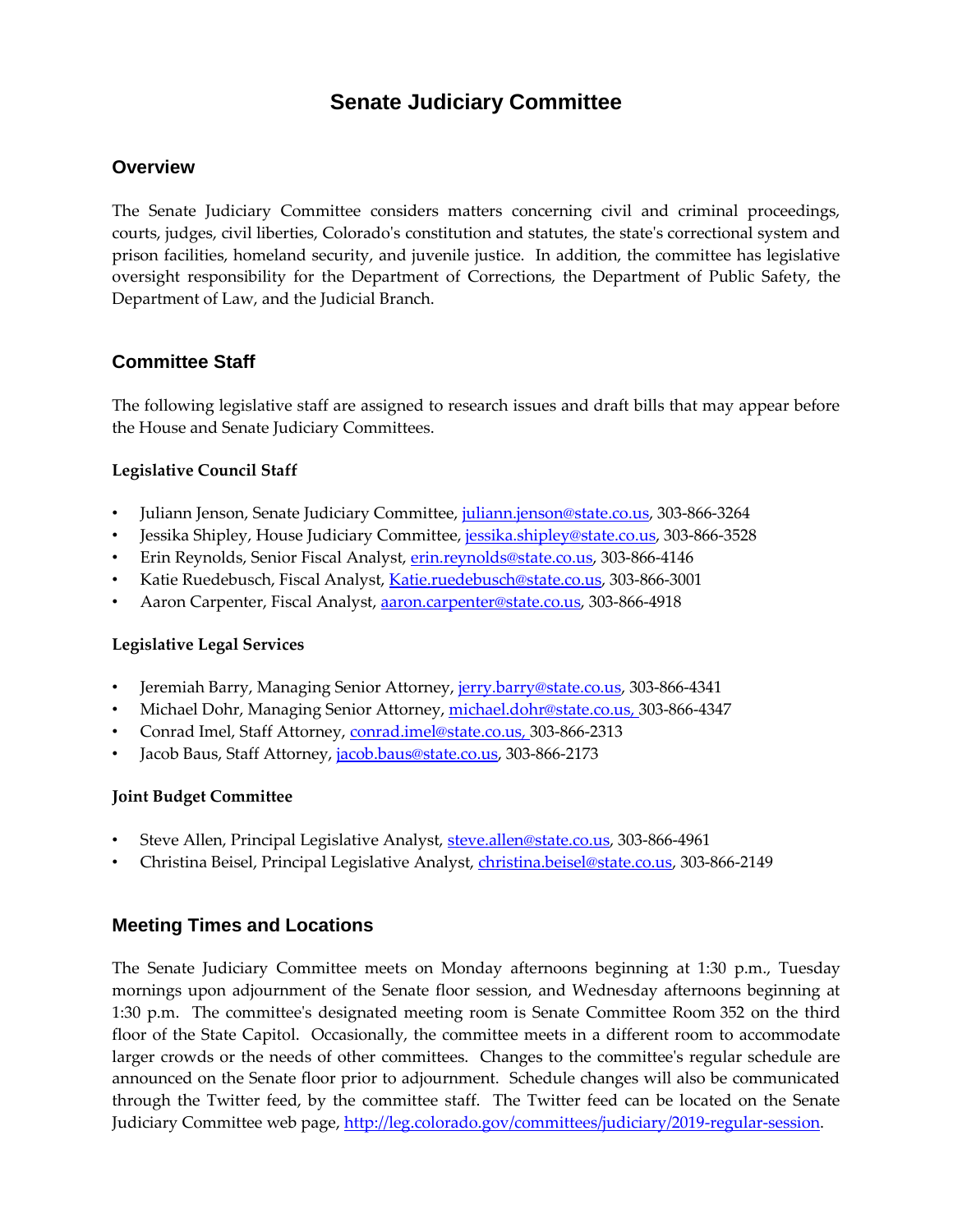### **Committee Web Page**

Websites for each committee of reference are maintained by Legislative Council staff. The Senate Judiciary Committee's web page is available at [http://leg.colorado.gov/committees/judiciary/2019](http://leg.colorado.gov/committees/judiciary/2019-regular-session) [regular-session.](http://leg.colorado.gov/committees/judiciary/2019-regular-session) The site provides a variety of committee information including links to bills, meeting summaries, agency reports, summaries of major legislation, staff memoranda, and other publications.

### **Remote Testimony**

House Bill 14-1303 authorized the Executive Committee of the Legislative Council to establish policies allowing legislative committees to take testimony at one or more sites around the state. The Executive Committee selected five sites to host remote testimony: Colorado Mesa University in Grand Junction, Otero Junior College in La Junta, Fort Lewis College in Durango, Trinidad State Junior College in Trinidad, and Adams State University in Alamosa. Under guidelines adopted by the Executive Committee, the House and Senate are each allotted 500 hours of remote testimony and each caucus in each house has been allotted 250 hours for remote testimony. The leadership of each caucus (President/Speaker/Minority Leader) will determine which bills will be available for remote testimony. Members may request remote testimony on a bill by submitting a completed request form to the caucus leadership at least 3 days prior to the committee hearing. If the request is approved, committee staff will assist the chair and bill sponsor(s) to set up the remote testimony and to ensure that hearing complies with other Legislative Council requirements including calendaring deadlines and accounting for hours of remote testimony.

### **Joint Meetings with House Judiciary Committee**

**SMART Government Act Hearings.** The State Measurement for Accountable, Responsive, and Transparent Government (SMART) Act requires the House and Senate Judiciary Committees to hold annual hearings with the Judicial Department, the Department of Corrections, the Department of Law, the Department of Public Safety, the Office of the Alternate Defense Counsel, the Office of the Child's Representative, and the Office of the State Public Defender. At the hearings, the departments must present their annual performance plan, regulatory agenda, and requested budget. Colorado Commission on Criminal and Juvenile Justice must brief the committee at the hearings, but is not required to comply with other SMART Act provisions. The Judiciary Committees held their SMART Act hearings on January 13 and 14, 2020.

**Joint oversight hearings.**Joint Rule 25 of the House and Senate requires the committee to stay advised of the activities, functions, problems, new developments, and budgets of the departments and agencies that are within the committee's jurisdiction. Prior to the 30th legislative day, the Joint Budget Committee (JBC) is required to be available to explain any JBC responses or recommendations concerning the budget request for these departments and agencies.

**Sex Offender Management Board.** During the legislative session, the House and Senate Judiciary Committees are required to meet to hear a presentation from the Sex Offender Management Board, and may meet jointly to hear other matters.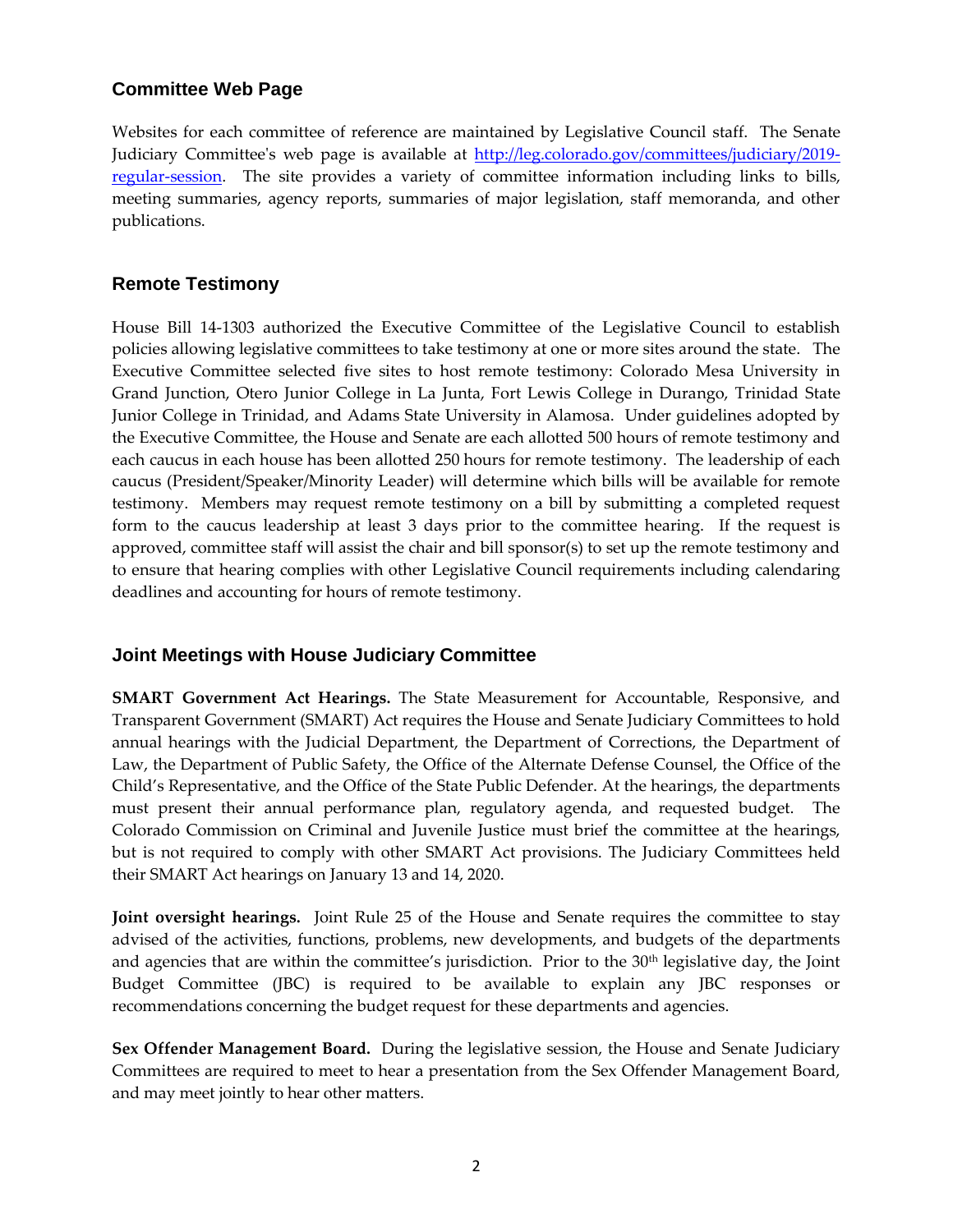## **Stakeholders**

The following entities are stakeholders that regularly appear before the General Assembly regarding criminal law and procedure, civil law, courts, and corrections issues.

- **Alternate Defense Counsel.** The Alternate Defense Counsel represents court appointed indigent criminal defendants when the State Public Defender's Office declares a conflict of interest.
- **Colorado Association of Chiefs of Police.** The Colorado Association of Chiefs of Police represents the interests of Colorado's police chiefs at the General Assembly.
- **Colorado Bar Association (CBA).** The CBA is an organization of attorneys licensed to practice in Colorado. It is a voluntary membership organization that is not affiliated with licensing or regulating Colorado attorneys. Representatives of specific sections of the CBA also appear before the committee.
- **Colorado Criminal Defense Bar.** The Colorado Criminal Defense Bar is a private, statewide organization of criminal defense attorneys.
- **Colorado District Attorneys' Council (CDAC).** The CDAC is a private organization that advocates on behalf of Colorado's 22 district attorneys. Representatives of individual district attorney's offices also frequently appear before the committee.
- **Colorado State Patrol (CSP).** The CSP is the statewide law enforcement agency in Colorado. It is a division of the Department of Public Safety.
- **Commission on Criminal and Juvenile Justice (CCJJ).** The CCJJ is housed in the Department of Public Safety to perform evidence-based analysis of the criminal justice system in Colorado. The CCJJ is comprised of experts in criminal justice, corrections, mental health, drug abuse, victims' rights, higher education, juvenile justice, local government, and other pertinent disciplines. The CCJJ is charged with making recommendations concerning policies and practices in the criminal and juvenile justice systems.
- **County Sheriffs of Colorado.** The County Sheriffs of Colorado is an association of sheriffs that, among other services, represents sheriffs' interests at the General Assembly. Representatives of individual sheriff's offices also frequently appear before the committee.
- **Department of Corrections (DOC).** The DOC manages correctional facilities controlled by the state, operates programs for offenders, supervises offenders placed in community corrections and on parole, and operates the Youthful Offender System (YOS).
- **Department of Law (commonly known as the Attorney General's Office).** The Department of Law has primary authority for enforcement of consumer protection and antitrust laws, prosecution of criminal appeals and some complex white-collar crimes, the Statewide Grand Jury, training and certification of peace officers, and certain natural resource and environmental matters. The department also represents the state in certain circumstances. The Attorney General is elected by a statewide vote.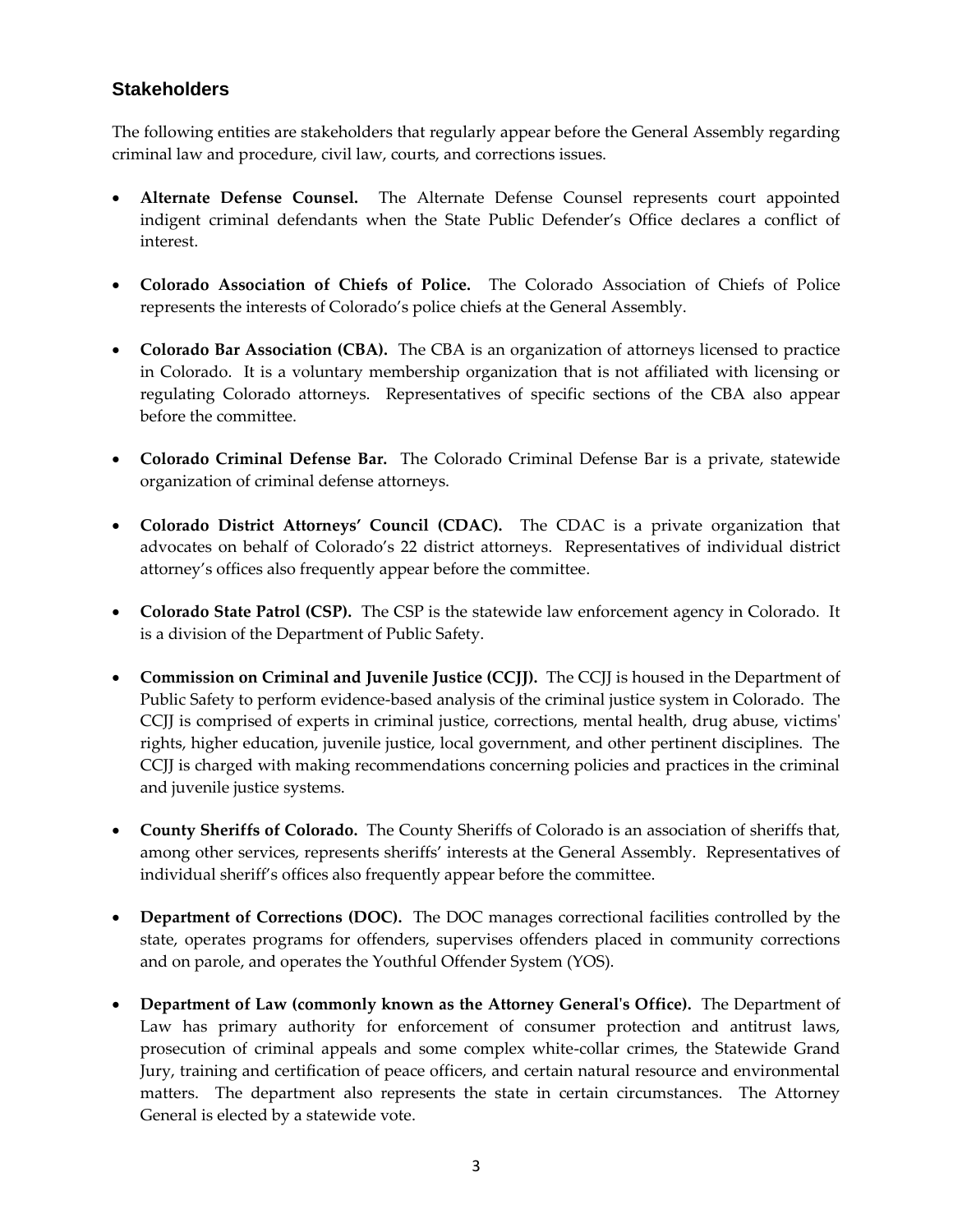- **Department of Public Safety.** The Department of Public Safety is responsible for maintaining, promoting, and enhancing public safety through law enforcement, criminal investigations, fire and crime prevention, emergency management, recidivism reduction, and victim advocacy. The department consists of six divisions: the Executive Director's Office, Colorado State Patrol (CSP, explained above), Division of Fire Prevention and Control, Division of Criminal Justice, Colorado Bureau of Investigation (CBI), and Division of Homeland Security and Emergency Management.
- **Judicial Department.** Also referred to as the Judicial Branch, the Judicial Department is responsible for district and county courts located in Colorado's 22 judicial districts. The judges interpret and administer the law, resolve disputes, and supervise adult and juvenile offenders on probation. The Chief Justice of the Supreme Court is the executive head of the Judicial Department.
	- o The state court system is comprised primarily of four courts: Colorado Supreme Court and Court of Appeals generally serve as appellate courts, and district courts and county courts serve as trial courts. Municipal courts and Denver County courts are not a part of the state court system.
	- o Six independent agencies are also part of the Judicial Department:
		- *Independent Ethics Commission*, which hears complaints, issues findings, assesses penalties, and issues advisory opinions on ethics-related matters concerning public officers, state legislators, local government officials, or government employees;
		- *Office of Alternate Defense Counsel*, which represents court appointed indigent criminal defendants when the State Public Defender's Office declares a conflict of interest;
		- *Office of the Child's Representative (OCR)*, which provides guardians ad litem, attorney child and family investigators, and child's representatives appointed on behalf of minors/children (under age 18);
		- *Office of the Child Protection Ombudsman*, which serves as an independent and neutral organization to investigate complaints and grievances about child protection services, make recommendations about system improvements, and serve as a resource for persons involved in the child welfare system;
		- *Office of the Respondent Parents' Counsel*, which oversees the provision of legal representation for indigent parents or guardians who are involved in dependency and neglect proceedings; and
		- *Office of the State Public Defender*, which represents indigent persons in criminal and juvenile delinquency cases. Under both the United States and Colorado Constitutions, as well as state law, defendants and respondents in various criminal, delinquency, juvenile, and other matters are to be afforded due process in the courts, including the right to competent legal representation regardless of their financial ability.
- **Victim advocacy and support organizations.** These organizations advocate at the legislature on behalf of victims' rights concerning criminal actions against persons. Examples of organizations include the Colorado Coalition Against Sexual Assault (CCASA) and the Colorado Organization for Victim Assistance (COVA).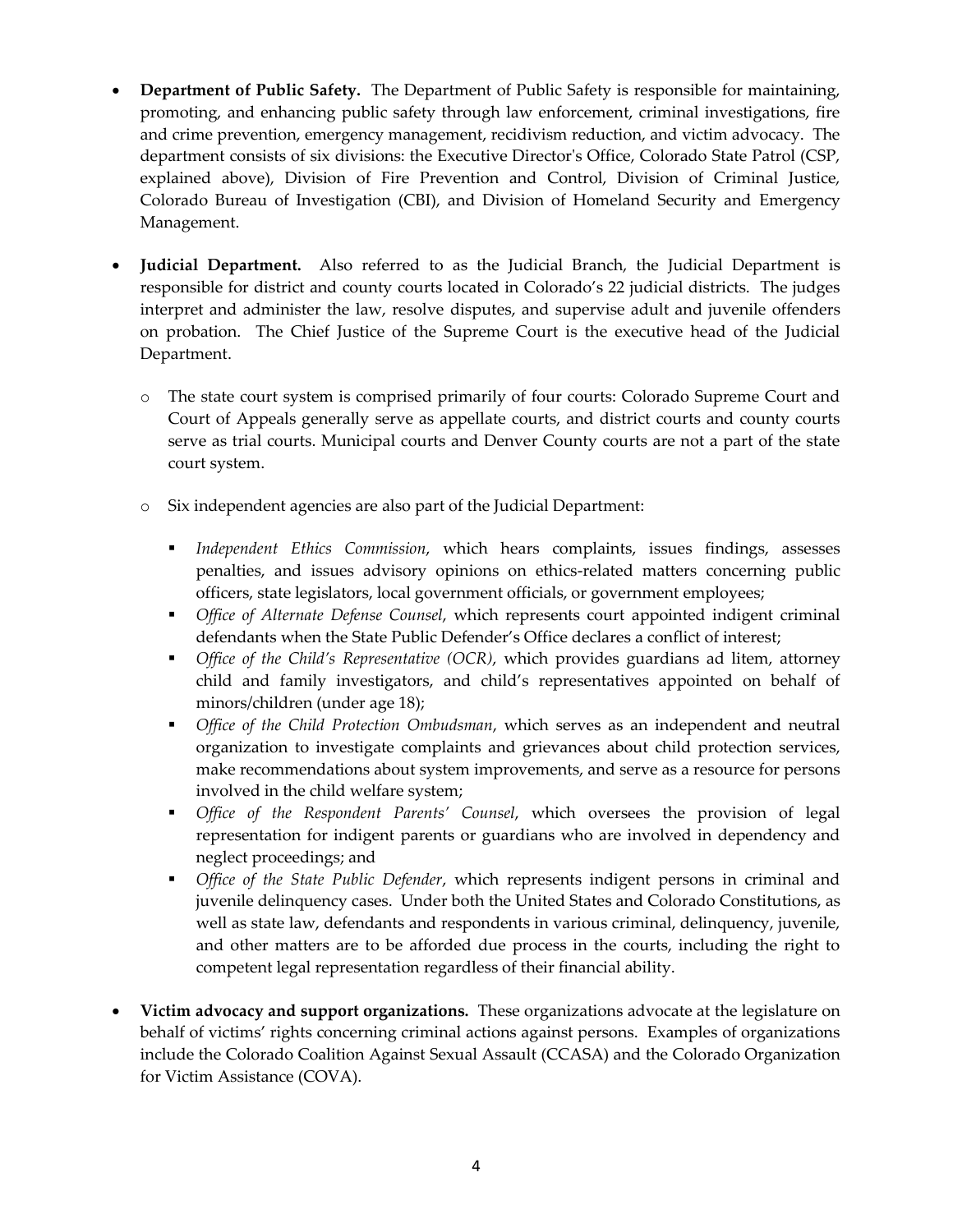**Uniform State Law Commission.** The Uniform Law Commission drafts uniform laws for the states to consider and enact, so that laws are consistent across jurisdictions. The Colorado Commission on Uniform State Laws considers uniform acts and recommends legislation to the General Assembly.

## **Glossary of Frequently Used Terms**

**Adjudicated**: Juveniles are not found guilty; they are adjudicated to have committed a delinquent act.

**Asset forfeiture**: A civil action undertaken in combination with a criminal prosecution in Colorado. Generally, Colorado law requires a conviction prior to a forfeiture judgment by the court.

**Bail**: The pretrial release from jail, usually accompanied by conditions of release: rules must be followed as defendants await the conclusion of their case. Conditions of release might include abstinence from illegal drugs and alcohol, substance abuse testing and treatment, no weapons, an ankle monitor, and regular reporting to a pretrial services program.

**Bond**: The amount of cash or assets a criminal defendant must provide the court to be released from jail. Bond is returned if the defendant continues to appear as required until the case is finished, and may be forfeited if the defendant does not.

**Civil Lawsuit**: A lawsuit where one party attempts to hold another party liable for a wrongdoing. This is not a criminal lawsuit brought by a prosecutor, but instead by a person or group of persons (including an entity, such as a corporation). The same behavior or action may give rise to both a civil lawsuit and a criminal case.

**Colorado Court of Appeals (COA)**: The COA hears cases when either a plaintiff or a defendant believes that the trial court made errors in the conduct of the trial. The COA also reviews decisions of several state administrative agencies.

**Colorado Supreme Court**: The Supreme Court hears appeals, but only when it considers the cases to have great significance. The Supreme Court may also answer legal questions from the General Assembly regarding proposed laws. The Supreme Court is also responsible for overseeing the regulation of attorneys and the practice of law, and for reviewing judges standing for retention during elections.

**Community Corrections**: Community corrections is commonly referred to as a halfway house. Offenders live there under supervision but go out unsupervised for work or other approved reasons.

**Conservators**: Persons who manage the property of protected persons. They are distinct from guardians, who are charged with the care of individuals. An individual may require both a guardian and a conservator, and one person may be appointed to serve in both roles.

**County Courts**: County courts are courts of limited jurisdiction (compared to district courts' general jurisdiction, explained below), handling civil cases under \$15,000, misdemeanors, civil and criminal traffic infractions, felony complaints, protection orders, and small claims.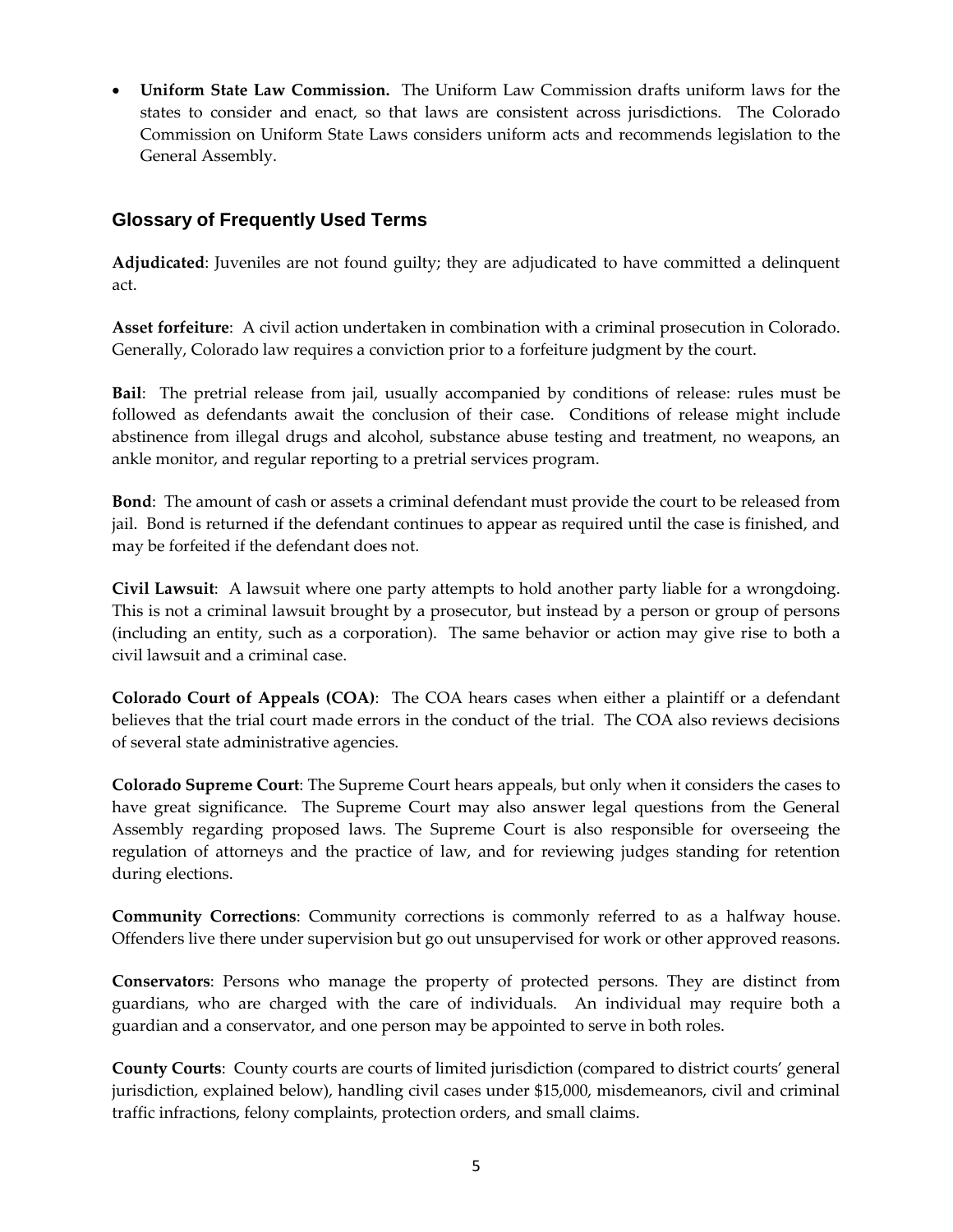**County Sheriff**: The chief law enforcement officer of the unincorporated areas of a county who is responsible for maintaining the peace and enforcing the criminal laws of the state. Counties are responsible for law enforcement, which includes providing jail facilities through the sheriff. County sheriffs are elected for four-year terms, and are subject to review by voters at the end of each term.

**Criminal Case**: A case where a defendant is accused of committing a crime that is prosecuted by the state, usually a district attorney's office. The same behavior or action may give rise to both a civil lawsuit and a criminal case.

**Criminal justice system**: The justice system for adults, *i.e.*, those age 18 and up, compared to the juvenile justice system, which is for children.

**Delinquent act**: This is a violation of a state statute by a juvenile.

**District Courts**: District courts are courts of general jurisdiction (compared to county courts' limited jurisdiction, explained above), handling felony criminal cases, large civil cases, probate and domestic matters, and cases for and against the government, as well as juvenile and mental health cases. District Courts include water courts – one in each of the seven major river basins in Colorado – which have exclusive jurisdiction over cases concerning water matters.

**Diversion**: A program, such as restorative justice, to which defendants are diverted from the normal justice process. If an offender completes the program successfully, charges are dismissed or a guilty plea is set aside, resulting in no or a less severe criminal record. However, if the offender fails, prosecution will likely resume.

**Fiduciary**: A person responsible for the property of another. The term includes an executor, administrator, successor personal representative, special administrator, and trustee, or a person performing substantially the same function.

Firearm: Colorado law defines a firearm as "any handgun, automatic, revolver, pistol, rifle, shotgun, or other instrument or device capable or intended to be capable of discharging bullets, cartridges, or other explosive charges."

**Guardians**: Guardians are persons who are charged with the care of individuals, called wards, compared to conservators, who manage the property of protected persons. An individual may require both a guardian and a conservator, and one person may be appointed to serve in both roles.

**Jails**: Jails are operated by county sheriffs at county expense for confinement of defendants awaiting trial and for incarceration of those convicted of lesser crimes.

**Judicial districts**: There are 22 judicial districts in Colorado, each headed by an elected district attorney. The state pays 80 percent of the base salary of the elected district attorney, but other district attorney office salaries and operating expenses are paid by the counties that make up the judicial district.

**Juvenile justice system**: The justice system for children, *i.e.*, those under age 18, compared to the criminal justice system, which is for adults.

**Parole**: A period of supervised living in the community following release from prison.